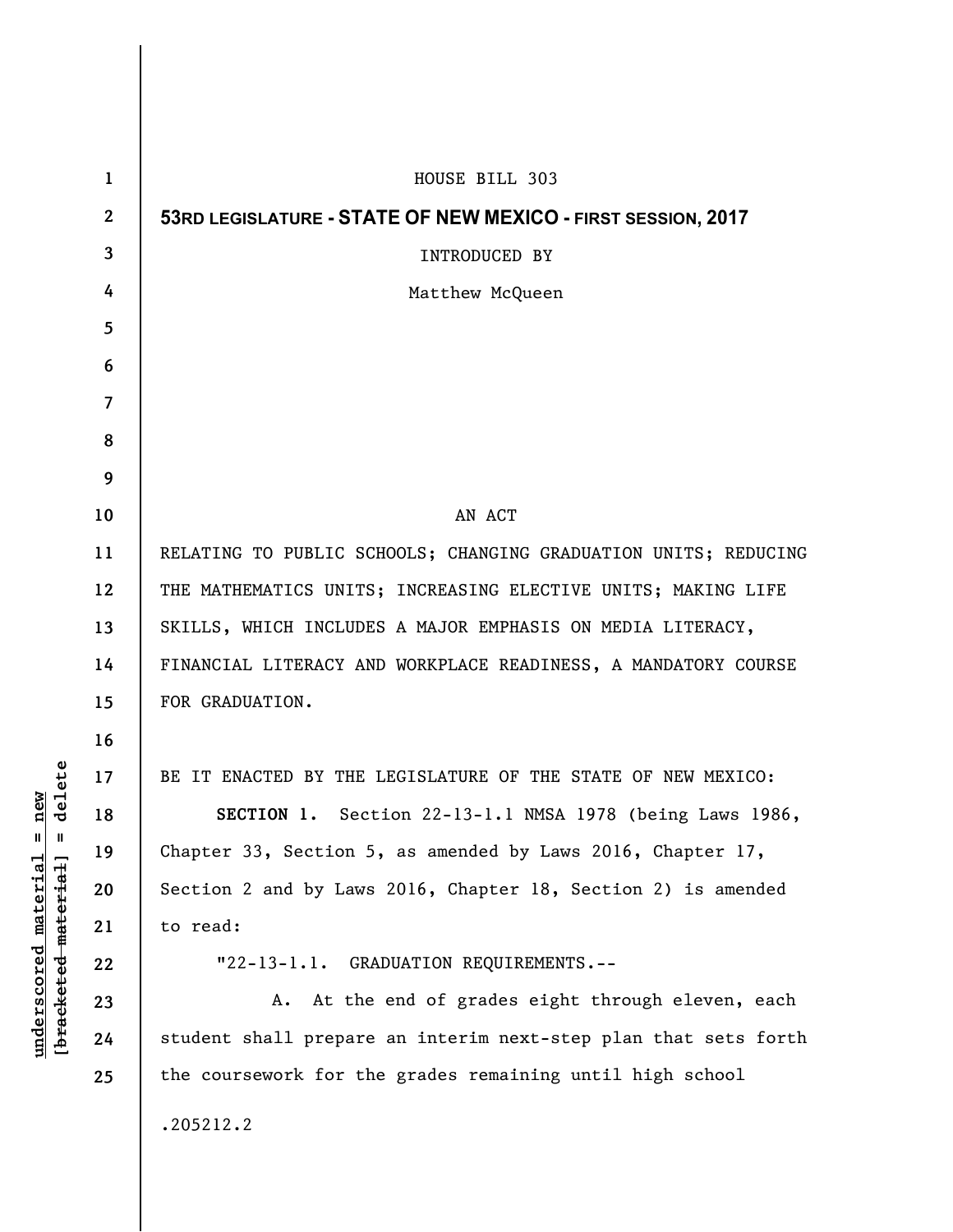graduation. Each year's plan shall explain any differences from previous interim next-step plans, shall be filed with the principal of the student's high school and shall be signed by the student, the student's parent and the student's guidance counselor or other school official charged with coursework planning for the student.

B. Each student must complete a final next-step plan during the senior year and prior to graduation. The plan shall be filed with the principal of the student's high school and shall be signed by the student, the student's parent and the student's guidance counselor or other school official charged with coursework planning for the student.

C. An individualized education program that meets the requirements of Subsections A and B of this section and that meets all applicable transition and procedural requirements of the federal Individuals with Disabilities Education Act for a student with a disability shall satisfy the next-step plan requirements of this section for that student.

D. A local school board shall ensure that each high school student has the opportunity to develop a next-step plan based on reports of college and workplace readiness assessments, as available, and other factors and is reasonably informed about:

(1) curricular and course options, including honors or advanced placement courses, dual-credit courses,

.205212.2

 $\frac{1}{2}$  of  $\frac{1}{2}$  and  $\frac{1}{2}$  and  $\frac{1}{2}$  and  $\frac{1}{2}$  and  $\frac{1}{2}$  and  $\frac{1}{2}$  and  $\frac{1}{2}$  and  $\frac{1}{2}$  and  $\frac{1}{2}$  and  $\frac{1}{2}$  and  $\frac{1}{2}$  and  $\frac{1}{2}$  and  $\frac{1}{2}$  and  $\frac{1}{2}$  and  $\frac{1}{2}$  an **[bracketed material] = delete**  $underscored material = new$ **underscored material = new**

**1** 

**2** 

**3** 

**4** 

**5** 

**6** 

**7** 

**8** 

**9** 

**10** 

**11** 

**12** 

**13** 

**14** 

**15** 

**16** 

**17** 

**18** 

**19** 

**20** 

**21** 

**22** 

**23** 

**24** 

**25** 

 $- 2 -$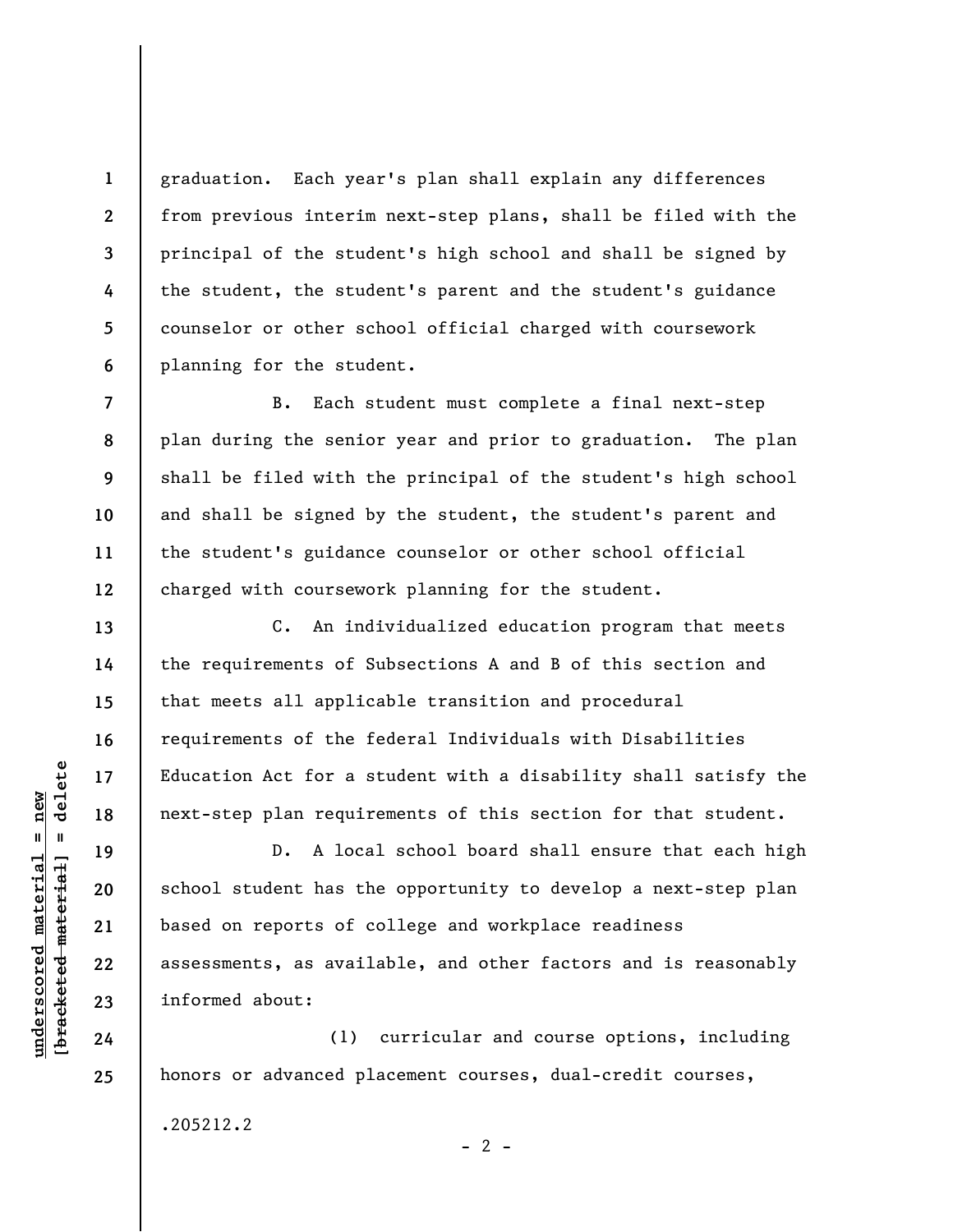**1 2 3 4 5 6 7 8 9 10 11 12 13 14 15 16 17 18 19 20 21 22 23 24 25**  distance learning courses, career clusters and career pathways, pre-apprenticeship programs or remediation programs that the college and workplace readiness assessments indicate to be appropriate; (2) opportunities available that lead to different post-high-school options; and (3) alternative opportunities available if the student does not finish a planned curriculum. E. The secretary shall: (1) establish specific accountability standards for administrators, counselors, teachers and school district staff to ensure that every student has the opportunity to develop a next-step plan; (2) promulgate rules for accredited private schools in order to ensure substantial compliance with the provisions of this section; (3) monitor compliance with the requirements of this section; and (4) compile such information as is necessary to evaluate the success of next-step plans and report annually, by December 15, to the legislative education study committee and the governor. F. Once a student has entered ninth grade, the graduation requirements shall not be changed for that student from the requirements specified in the law at the time the .205212.2  $-3 -$ 

**underscored material = new [bracketed material] = delete**

 $\frac{1}{2}$  intereted material = delete  $underscored material = new$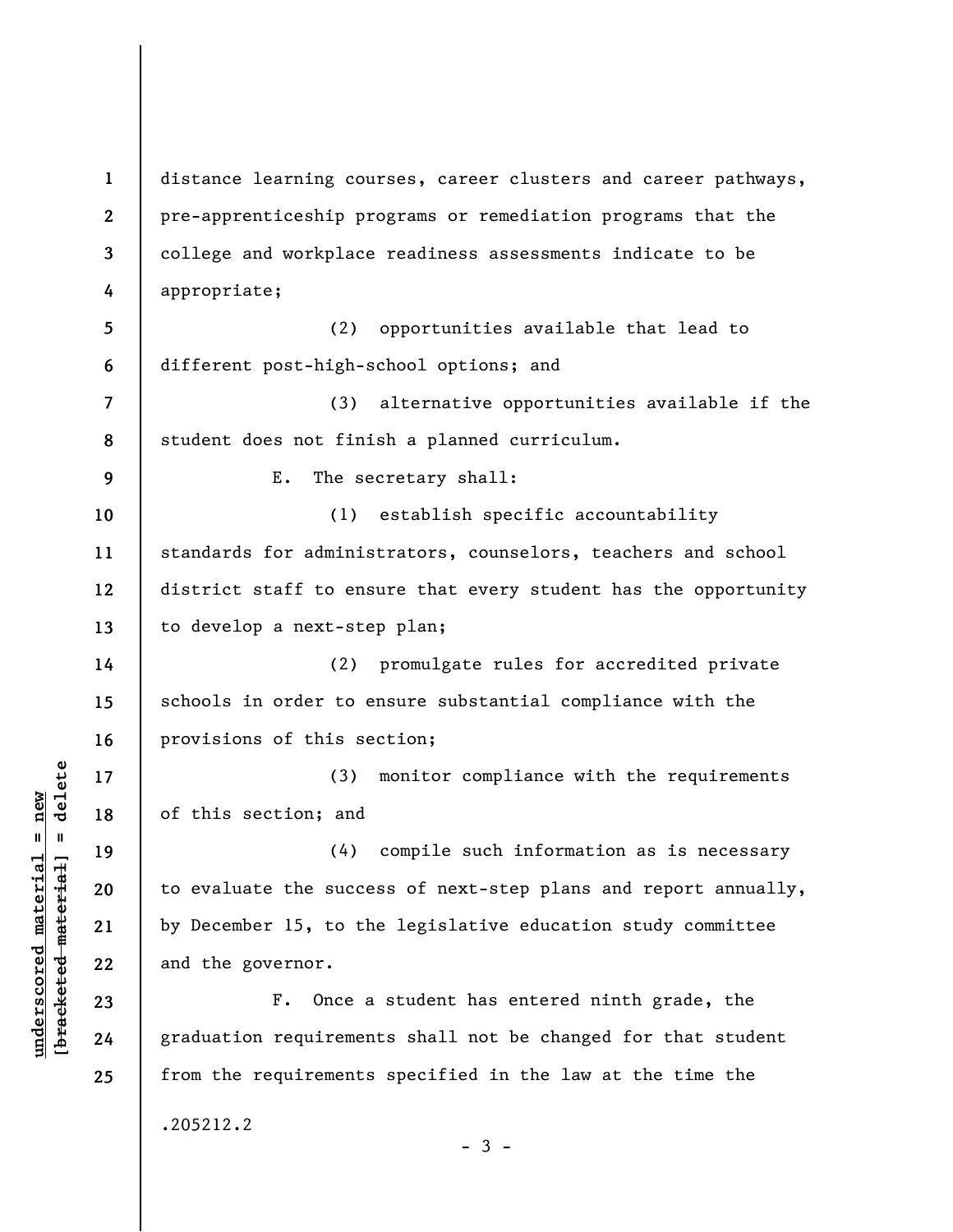**1**  student entered ninth grade.

**underscored material = new [bracketed material] = delete**

 $\frac{1}{2}$  of  $\frac{1}{2}$  and  $\frac{1}{2}$  and  $\frac{1}{2}$  and  $\frac{1}{2}$  and  $\frac{1}{2}$  and  $\frac{1}{2}$  and  $\frac{1}{2}$  and  $\frac{1}{2}$  and  $\frac{1}{2}$  and  $\frac{1}{2}$  and  $\frac{1}{2}$  and  $\frac{1}{2}$  and  $\frac{1}{2}$  and  $\frac{1}{2}$  and  $\frac{1}{2}$  an  $underscored material = new$ 

**2 3 4 5 6 7 8 9 10 11 12 13 14 15 16 17 18 19 20 21 22 23 24 25**  G. Successful completion of a minimum of twentythree units aligned to the state academic content and performance standards shall be required for graduation. These units shall be as follows: (1) four units in English, with major emphasis on grammar and literature; (2) three units in mathematics, at least one of which is equivalent to the algebra 1 level or higher; (3) two units in science, one of which shall have a laboratory component; provided, however, that with students entering the ninth grade beginning in the 2005-2006 school year, three units in science shall be required, one of which shall have a laboratory component; (4) three units in social science, which shall include United States history and geography, world history and geography and government and economics; (5) one unit in physical education; (6) one unit in communication skills or business education, with a major emphasis on writing and speaking and that may include a language other than English; (7) one-half unit in New Mexico history for students entering the ninth grade beginning in the 2005-2006 school year; and (8) nine elective units and seven and one-half .205212.2 - 4 -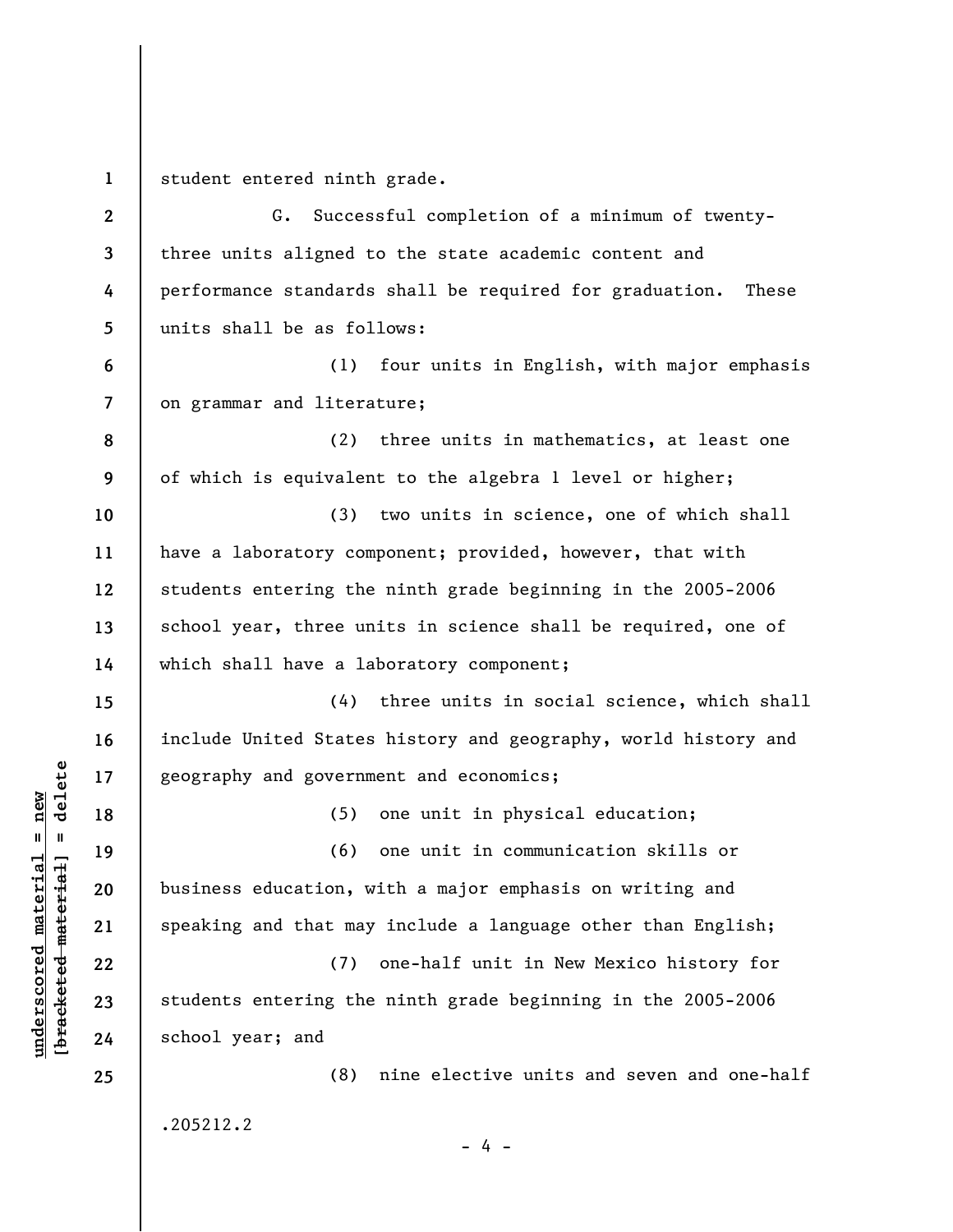elective units for students entering the ninth grade in the 2005-2006 school year that meet department content and performance standards. Student service learning shall be offered as an elective. Financial literacy shall be offered as an elective. Pre-apprenticeship programs may be offered as electives. Media literacy may be offered as an elective.

**8 9 12**  H. For students entering the ninth grade beginning in the 2009-2010 school year, at least one of the units required for graduation shall be earned as an advanced placement or honors course, a dual-credit course offered in cooperation with an institution of higher education or a distance learning course.

I. The department shall establish a procedure for students to be awarded credit through completion of specified career technical education courses for certain graduation requirements, and districts may choose to allow students who successfully complete an industry-recognized credential, certificate or degree to receive additional weight in the calculation of the student's grade point average.

J. Successful completion of the requirements of the New Mexico diploma of excellence shall be required for graduation for students entering the ninth grade beginning in the 2009-2010 school year. Successful completion of a minimum of twenty-four units aligned to the state academic content and performance standards shall be required to earn a New Mexico

 $- 5 -$ 

.205212.2

 $\frac{1}{2}$  intereted material = delete **[bracketed material] = delete**  $underscored material = new$ **underscored material = new**

**1** 

**2** 

**3** 

**4** 

**5** 

**6** 

**7** 

**10** 

**11** 

**13** 

**14** 

**15** 

**16** 

**17** 

**18** 

**19** 

**20** 

**21** 

**22** 

**23** 

**24**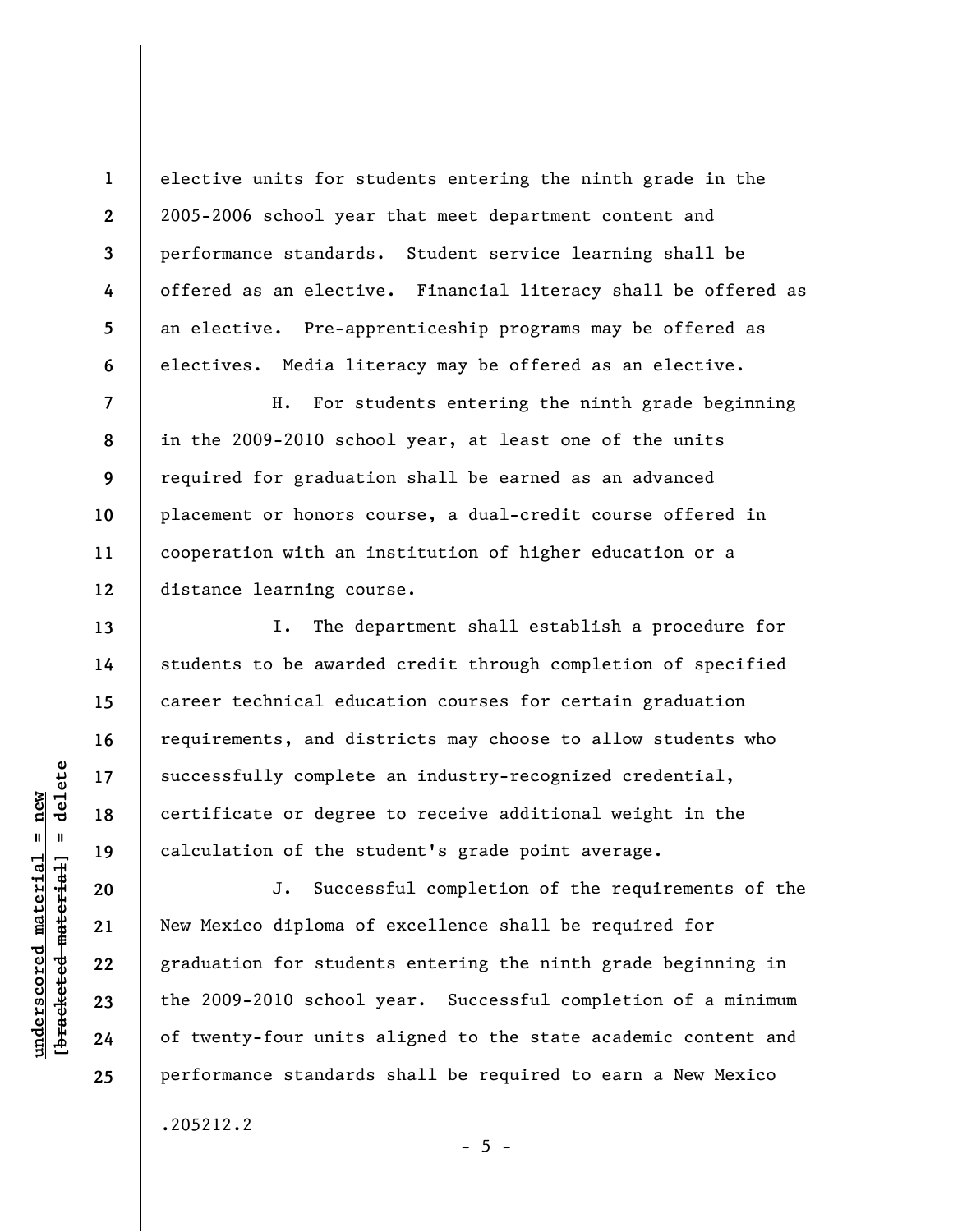| $\mathbf{1}$ | diploma of excellence. These units shall be as follows:         |
|--------------|-----------------------------------------------------------------|
| $\mathbf{2}$ | (1)<br>four units in English, with major emphasis               |
| 3            | on grammar, nonfiction writing and literature;                  |
| 4            | (2)<br>four units in mathematics, of which one                  |
| 5            | shall be the equivalent to or higher than the level of algebra  |
| 6            | 2, unless the parent submitted written, signed permission for   |
| 7            | the student to complete a lesser mathematics unit; and provided |
| 8            | that a financial literacy course that meets state mathematics   |
| 9            | academic content and performance standards shall qualify as one |
| 10           | of the four required mathematics units;                         |
| 11           | three units in science, two of which shall<br>(3)               |
| 12           | have a laboratory component;                                    |
| 13           | three and one-half units in social<br>(4)                       |
| 14           | science, which shall include United States history and          |
| 15           | geography, world history and geography, government and          |
| 16           | economics and one-half unit of New Mexico history;              |
| 17           | one unit in physical education, as<br>(5)                       |
| 18           | determined by each school district, which may include a         |
| 19           | physical education program that meets state content and         |
| 20           | performance standards or participation in marching band, junior |
| 21           | reserve officers' training corps or interscholastic sports      |
| 22           | sanctioned by the New Mexico activities association or any      |
| 23           | other co-curricular physical activity;                          |
| 24           | (6) one unit in one of the following:<br>a                      |
| 25           | career cluster course, workplace readiness or a language other  |
|              | .205212.2                                                       |

 $- 6 -$ 

 $[**bracket**et~~eted matcherial~~] = **delete**$ **[bracketed material] = delete**  $underscored material = new$ **underscored material = new**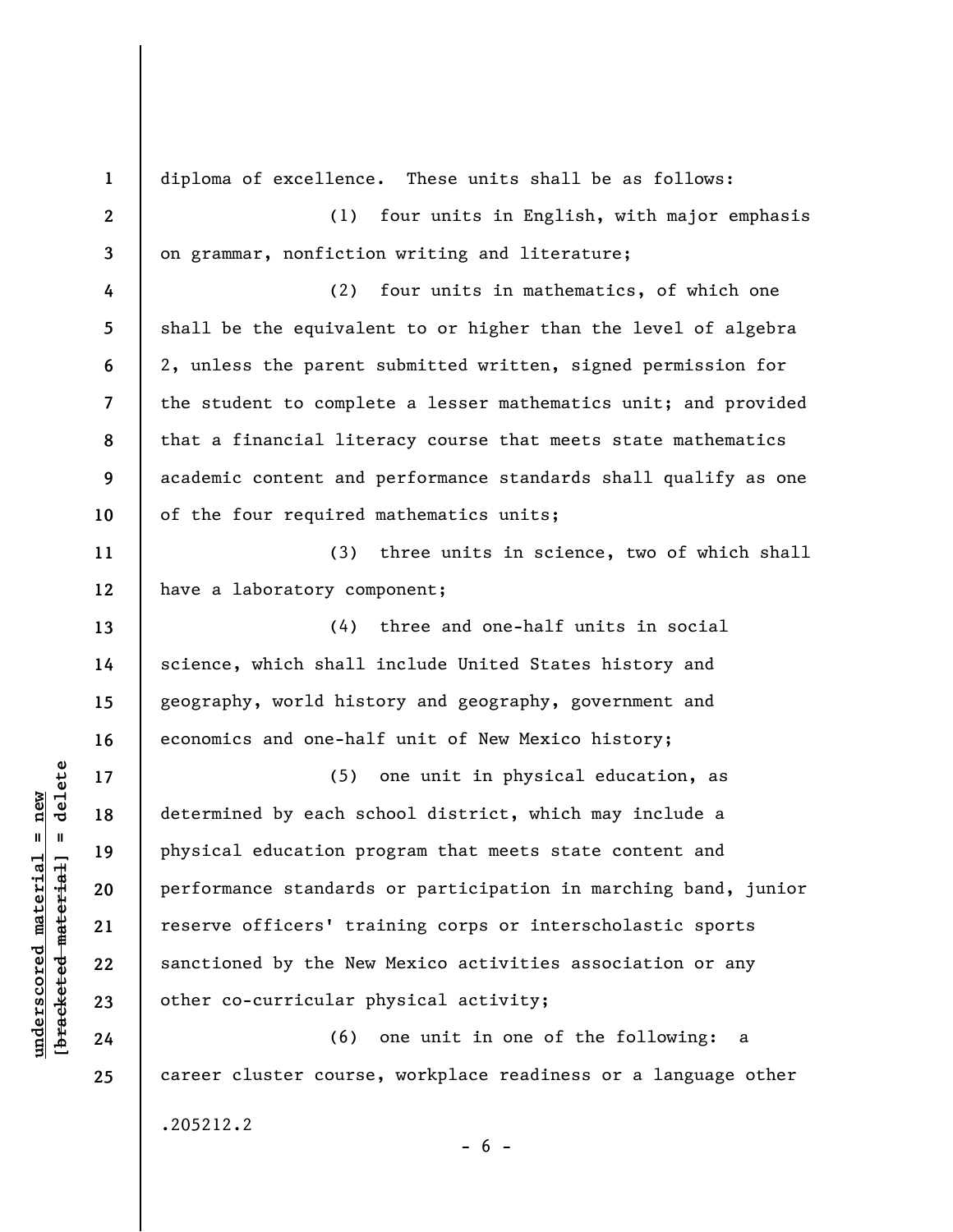**1**  than English; and

| $\boldsymbol{2}$ | seven and one-half elective units that<br>(7)                  |
|------------------|----------------------------------------------------------------|
| 3                | meet department content and performance standards. Career and  |
| 4                | technical education courses shall be offered as [an elective]  |
| 5                | electives. Student service learning shall be offered as an     |
| 6                | elective. Financial literacy shall be offered as an elective.  |
| 7                | Pre-apprenticeship programs may be offered as electives. Media |
| 8                | literacy may be offered as an elective.                        |
| 9                | K. Successful completion of the requirements of the            |
| 10               | New Mexico diploma of excellence shall be required for         |
| 11               | graduation for students entering the ninth grade beginning in  |
| 12               | the 2017-2018 school year. Successful completion of a minimum  |
| 13               | of twenty-four units aligned to the state academic content and |
| 14               | performance standards shall be required to earn a New Mexico   |
| 15               | diploma of excellence. These units shall be as follows:        |
| 16               | four units in English, with major emphasis<br>(1)              |
| 17               | on grammar, nonfiction writing and literature;                 |
| 18               | (2) three units in mathematics, which shall                    |
| 19               | include algebra and geometry;                                  |
| 20               | (3) three units in science, two of which shall                 |
| 21               | have a laboratory component;                                   |
| 22               | three and one-half units in social<br>(4)                      |
| 23               | science, which shall include United States history and         |
| 24               | geography, world history and geography, government and         |
| 25               | economics and one-half unit of New Mexico history;             |
|                  | .205212.2                                                      |

 $\frac{\text{underscored material} = \text{new}}{(\text{bracketed-materiat})}$ **[bracketed material] = delete underscored material = new**

- 7 -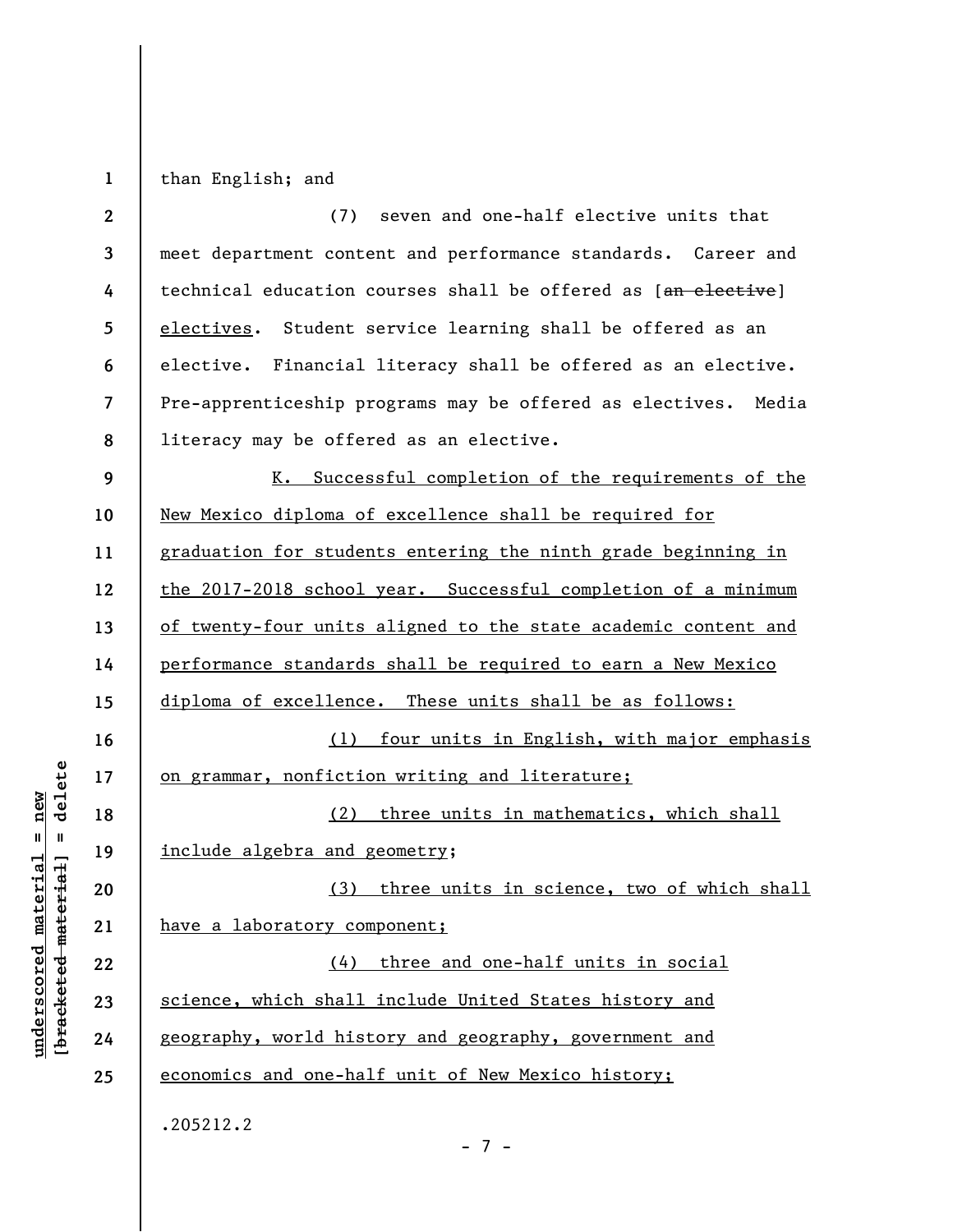| $\mathbf{1}$             | (5) one unit in physical education, as                          |
|--------------------------|-----------------------------------------------------------------|
| $\boldsymbol{2}$         | determined by each school district, which may include a         |
| 3                        | physical education program that meets state content and         |
| 4                        | performance standards or participation in marching band, junior |
| 5                        | reserve officers' training corps or interscholastic sports      |
| 6                        | sanctioned by the New Mexico activities association or any      |
| $\overline{\mathcal{L}}$ | other co-curricular physical activity;                          |
| 8                        | <u>(6) one unit in life skills, with a major</u>                |
| 9                        | emphasis on financial literacy, media literacy and workplace    |
| 10                       | readiness; and                                                  |
| 11                       | (7) eight and one-half elective units that                      |
| 12                       | meet department content and performance standards. Career and   |
| 13                       | technical education courses shall be offered as electives.      |
| 14                       | Student service learning shall be offered as an elective.       |
| 15                       | Career cluster courses shall be offered as electives.           |
| 16                       | Languages other than English shall be offered as electives.     |
| 17                       | Pre-apprenticeship programs may be offered as electives.        |
| 18                       | $K_{\overline{t}}$ L. For students entering the eighth grade in |
| 19                       | the 2012-2013 school year, a course in health education is      |
| 20                       | required prior to graduation. Health education may be required  |
| 21                       | in either middle school or high school, as determined by the    |
| 22                       | school district. Each school district shall submit to the       |
| 23                       | department by the beginning of the 2011-2012 school year a      |
| 24                       | health education implementation plan for the 2012-2013 and      |

.205212.2

**underscored material = new [bracketed material] = delete**

 $[**bracketed**-**meterial**] = **delete**$  $underscored material = new$ 

**25** 

- 8 -

subsequent school years, including in which grade health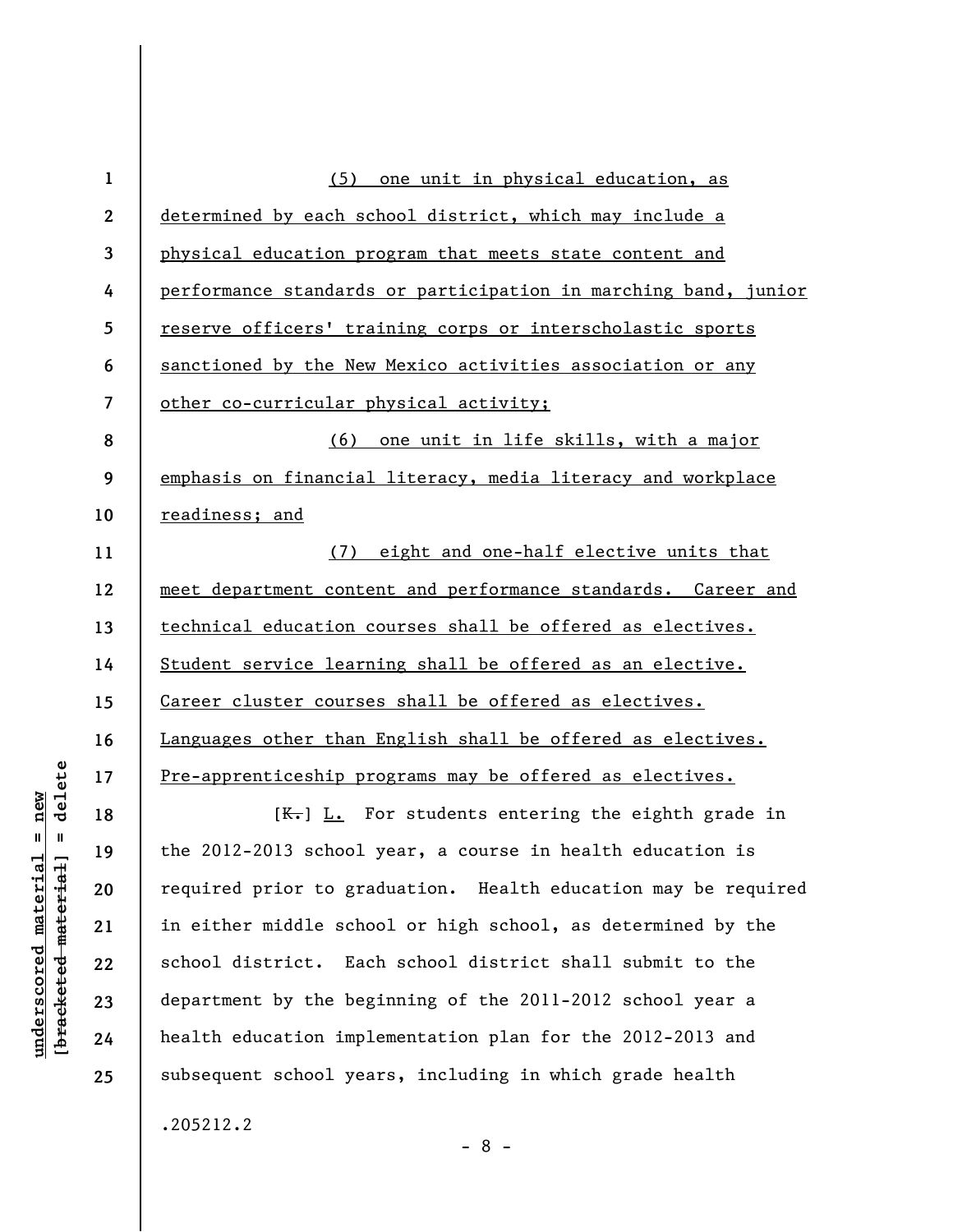education will be required and how the course aligns with department content and performance standards. Health education courses shall include:

**4 5 6 7 8**  (1) age-appropriate sexual abuse and assault awareness and prevention training that meets department standards developed in consultation with the federal centers for disease control and prevention that are based on evidencebased methods that have proven to be effective; and

**9 10 11 12 13 14 15**  (2) lifesaving skills training that follows nationally recognized guidelines for hands-on psychomotor skills cardiopulmonary resuscitation training. Students shall be trained to recognize the signs of a heart attack, use an automated external defibrillator and perform the Heimlich maneuver for choking victims. The secretary shall promulgate rules to provide for the:

(a) use of the following instructors for the training provided pursuant to this paragraph: 1) school nurses, health teachers and athletic department personnel as instructors; and 2) any qualified persons volunteering to provide training at no cost to the school district that the school district determines to be eligible to offer instruction pursuant to this paragraph; and

(b) approval of training and instructional materials related to the training established pursuant to this paragraph in both English and Spanish.

- 9 -

.205212.2

 $\frac{1}{2}$  intereted material = delete **[bracketed material] = delete**  $underscored material = new$ **underscored material = new**

**16** 

**17** 

**18** 

**19** 

**20** 

**21** 

**22** 

**23** 

**24** 

**25** 

**1** 

**2**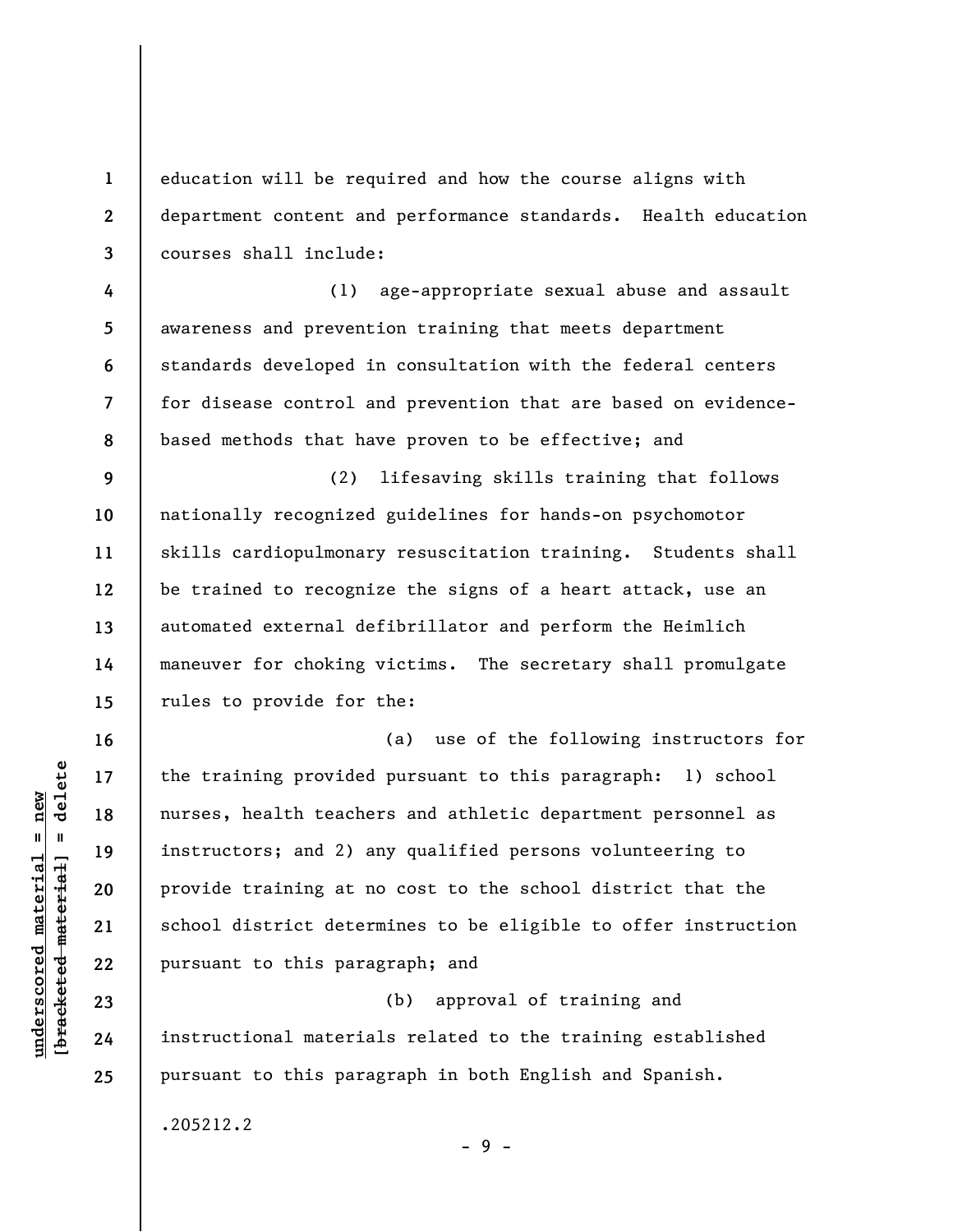**1 2**   $[t-]$  M. Final examinations shall be administered to all students in all classes offered for credit.

**3 8 9 12**  [M.] N. Until July 1, 2010, a student who has not passed a state graduation examination in the subject areas of reading, English, mathematics, writing, science and social science shall not receive a high school diploma. The state graduation examination on social science shall include a section on the constitution of the United States and the constitution of New Mexico. If a student exits from the school system at the end of grade twelve without having passed a state graduation examination, the student shall receive an appropriate state certificate indicating the number of credits earned and the grade completed. If within five years after a student exits from the school system the student takes and passes the state graduation examination, the student may receive a high school diploma. Any student passing the state graduation examination and completing all other requirements within five years of entering ninth grade, including a final summer session if completed by August 1, may be counted by the school system in which the student is enrolled as a high school graduate for the year in which completion and examination occur.

[N.] O. Beginning with the 2010-2011 school year, a student shall not receive a New Mexico diploma of excellence if the student has not demonstrated competence in the subject

 $- 10 -$ 

.205212.2

 $\frac{1}{2}$  intereted material = delete **[bracketed material] = delete**  $nderscored$  material = new **underscored material = new**

**4** 

**5** 

**6** 

**7** 

**10** 

**11** 

**13** 

**14** 

**15** 

**16** 

**17** 

**18** 

**19** 

**20** 

**21** 

**22** 

**23** 

**24**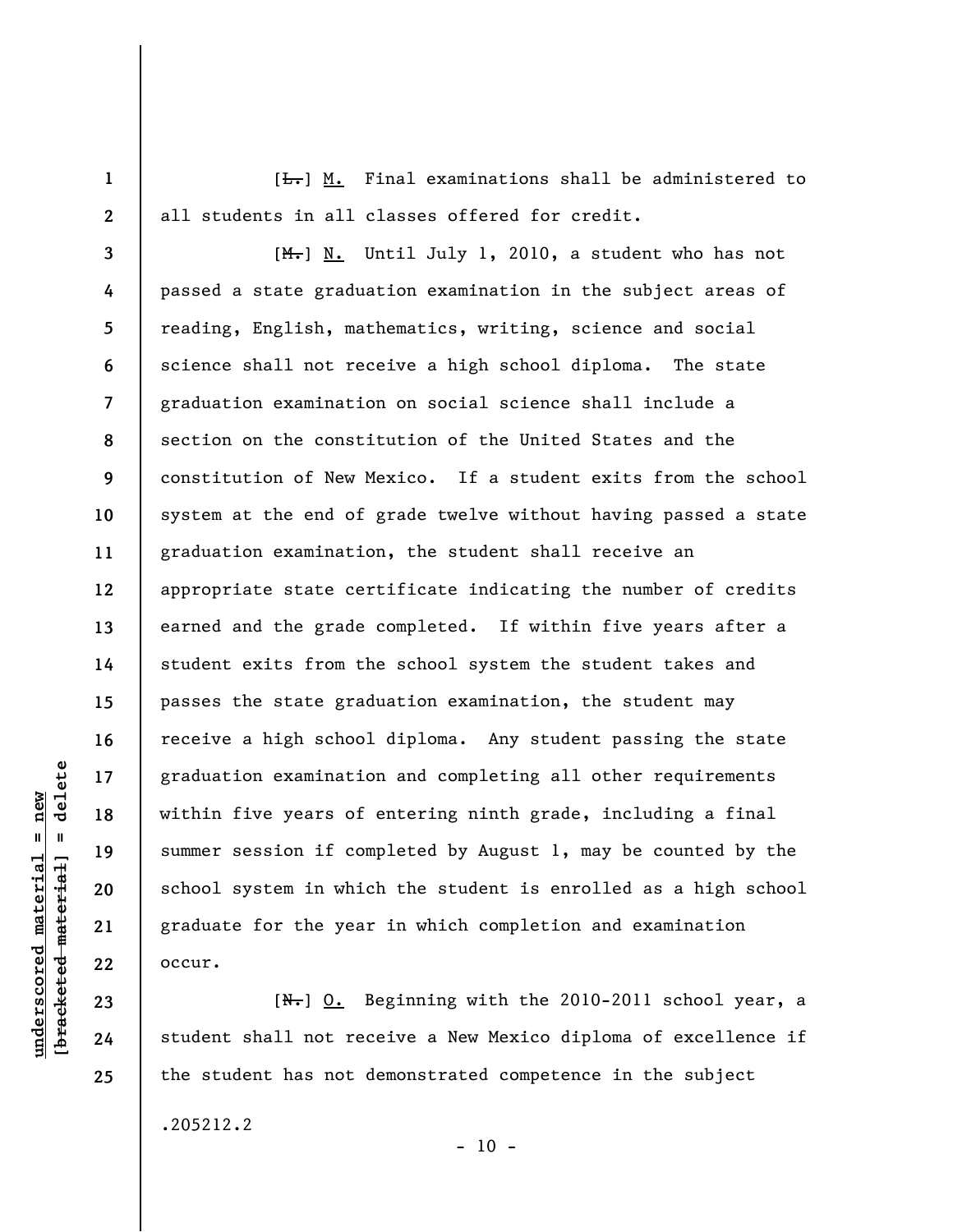**1 2 3 4 5 6 7 8 9 10 11 12 13 14 15 16 17 18 19 20 21**  areas of mathematics, reading and language arts, writing, social studies and science, including a section on the constitution of the United States and the constitution of New Mexico, based on a standards-based assessment or assessments or a portfolio of standards-based indicators established by the department by rule. The standards-based assessments required in Section 22-2C-4 NMSA 1978 may also serve as the assessment required for high school graduation. If a student exits from the school system at the end of grade twelve without having satisfied the requirements of this subsection, the student shall receive an appropriate state certificate indicating the number of credits earned and the grade completed. If within five years after a student exits from the school system the student satisfies the requirements of this subsection, the student may receive a New Mexico diploma of excellence. Any student satisfying the requirements of this subsection and completing all other requirements within five years of entering ninth grade, including a final summer session if completed by August 1, may be counted by the school system in which the student is enrolled as a high school graduate for the year in which all requirements are satisfied.

 $[\theta_{\tau}]$   $\underline{P}_{\cdot}$  As used in this section:

(1) "career and technical education", sometimes referred to as "vocational education", means organized programs offering a sequence of courses, including .205212.2

- 11 -

delete **[bracketed material] = delete**  $anderscored material = new$ **underscored material = new**  $\mathbf{I}$ bracketed material

**22** 

**23** 

**24**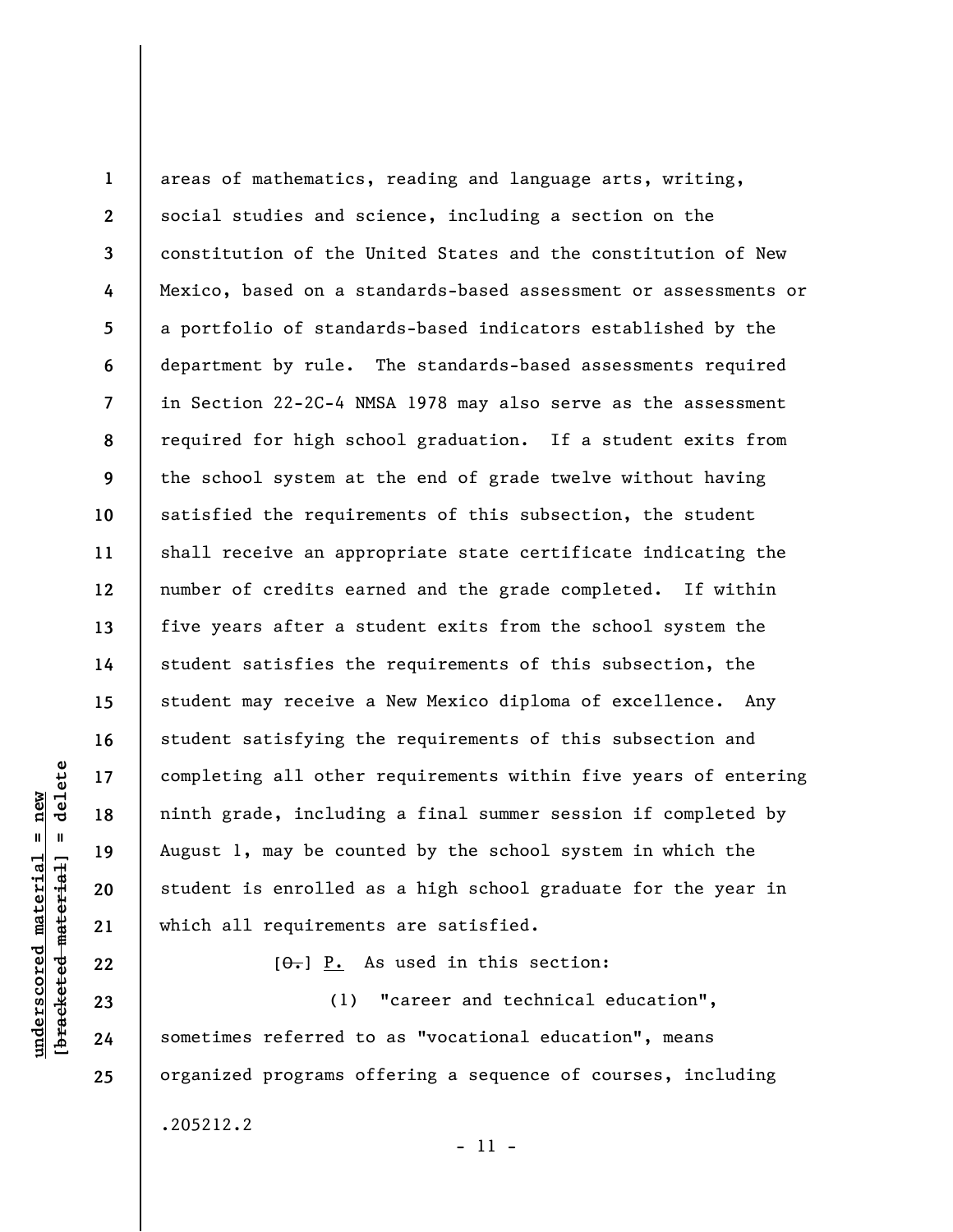technical education and applied technology education, that are directly related to the preparation of individuals for paid or unpaid employment in current or emerging occupations requiring an industry-recognized credential, certificate or degree;

(2) "career and technical education course" means a course with content that provides technical knowledge, skills and competency-based applied learning and that aligns with educational standards and expectations as defined in rule;

**9 10 11 12**  (3) "career cluster" means a grouping of occupations in industry sectors based on recognized commonalities that provide an organizing tool for developing instruction within the educational system;

(4) "career pathways" means a sub-grouping used as an organizing tool for curriculum design and instruction of occupations and career specialities that share a set of common knowledge and skills for career success;

(5) "final next-step plan" means a next-step plan that shows that the student has committed or intends to commit in the near future to a four-year college or university, a two-year college, a trade or vocational program, an internship or apprenticeship, military service or a job;

(6) "interim next-step plan" means an annual next-step plan in which the student specifies post-high-school goals and sets forth the coursework that will allow the student to achieve those goals; and

.205212.2

 $\frac{1}{2}$  bracketed material = delete **[bracketed material] = delete**  $anderscored material = new$ **underscored material = new**

**1** 

**2** 

**3** 

**4** 

**5** 

**6** 

**7** 

**8** 

**13** 

**14** 

**15** 

**16** 

**17** 

**18** 

**19** 

**20** 

**21** 

**22** 

**23** 

**24** 

**25** 

 $- 12 -$